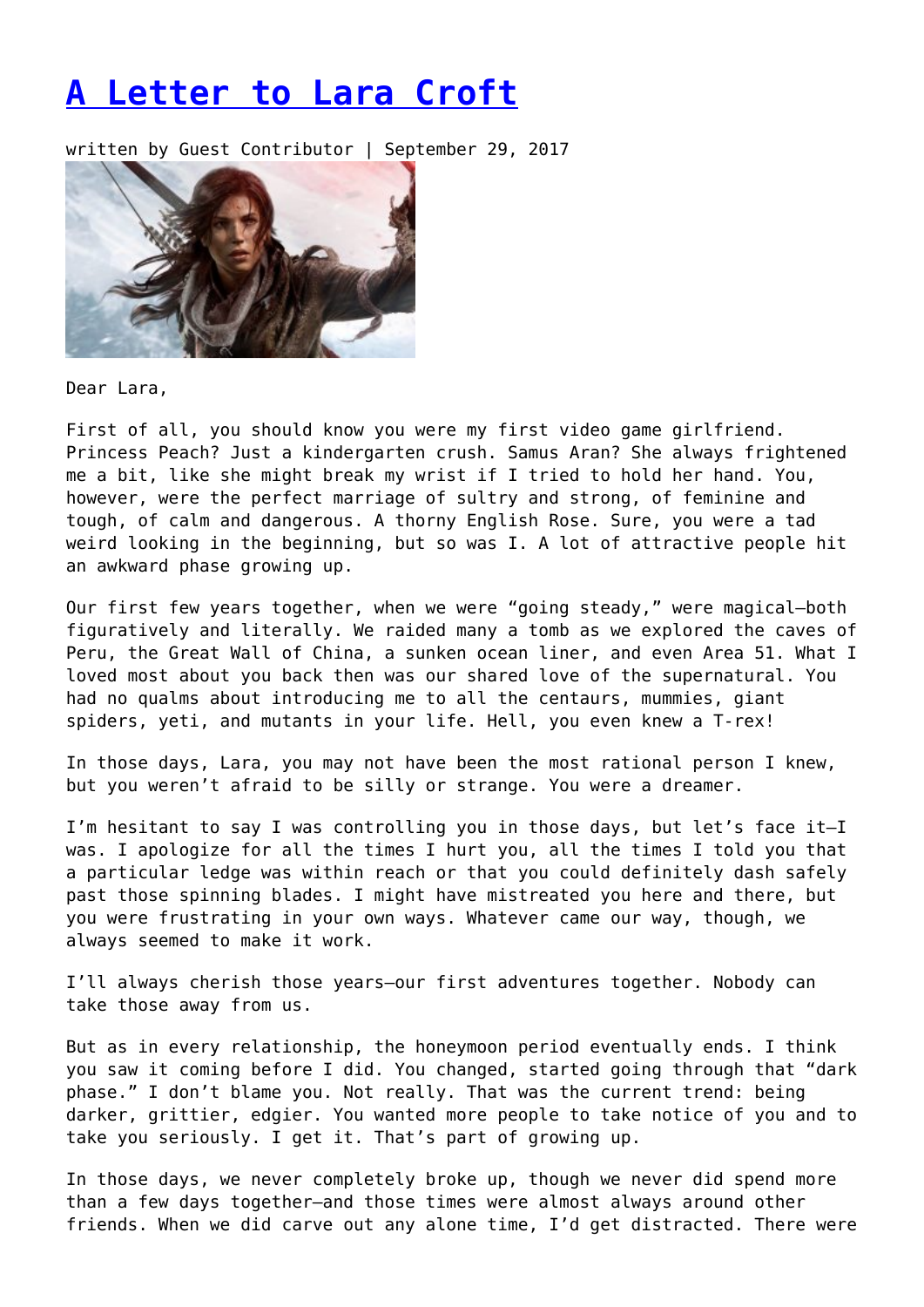so many other people in my life by then, all vying for my attention: Solid Snake, Kratos, Master Chief, Commander Shepard… To be fair, you didn't seem invested in our expeditions either. We just didn't click like we used to. You were doing your own thing, I mine.

I did catch a glimpse of you several years ago at a Blockbuster. (Remember those?) I thought about approaching you, of scooping you up in my arms and reliving the good old days. Alas, I didn't. Instead I spent the weekend in Silent Hill or Liberty City, I think. I don't really remember. A few years ago, I heard from people who had spotted you online. They said that you were doing pretty well, that you were your old self again, but… I don't know… I just wasn't ready to see you again. Not yet. Our last few bitter times together were too fresh in my memory.

Then two years ago, all I heard was people saying how you had reinvented yourself. You were an all-new Lara Croft. I thought, "Good for her," and I meant it. Still… I wasn't ready to reacquaint myself with this all-new Lara. I was worried I wouldn't recognize you. That you wouldn't recognize me. That you'd laugh at the thirty-three year old trying to be a teenager again, like that guy at a party who wears a cap to cover his bald spot and a faded Smashing Pumpkins t-shirt that's a little too tight.

Then, last year, there you were in my living room. I couldn't send you away. I must say, age has treated you quite kindly. While I've gotten older, you look somehow younger. You're as powerful as ever, some would say more so, but now you're much more realistic, grounded, vulnerable… Yet, you're also even more of a super-powered badass. So I let you leap back into my life, guns ablazing.

That week last year with you was a whirlwind, Lara. But whirlwinds can leave a mess in their wake.

Don't get me wrong. It was thrilling. You made my pulse race more than our last few quests ever did. I'm sad to say, though, you don't challenge me like you used to. Is it because I have more experience under my belt from the dozens, if not hundreds, of other adventures I've been on since last we met? (I've traversed zombie-infested cities, faraway galaxies, and even Hell itself.) I don't think so.

Now you don't care to solve any puzzles that take more than a minute or two to figure out, and you're not interested in raiding more than a handful of tiny tombs. Your explorative hunger is gone; you're more concerned with simply darting from Point A to Point B. Yes, you traversed the island of Yamatai with flair, and much gunfire, but you seemed rushed in a way you never used to. You no longer want to stop and smell the sarcophagi. And while you and I always had our control issues, now you don't really need me anymore. You're leaping, crawling, parkouring, running, and gunning while I am basically just sitting there watching you. I barely do anything.

You haven't gotten any less serious either. Some might say you're grittier now than you ever were. I guess that's still the trend, like it was a decade ago. I don't know… I miss your silly streak. I do have to say you surprised